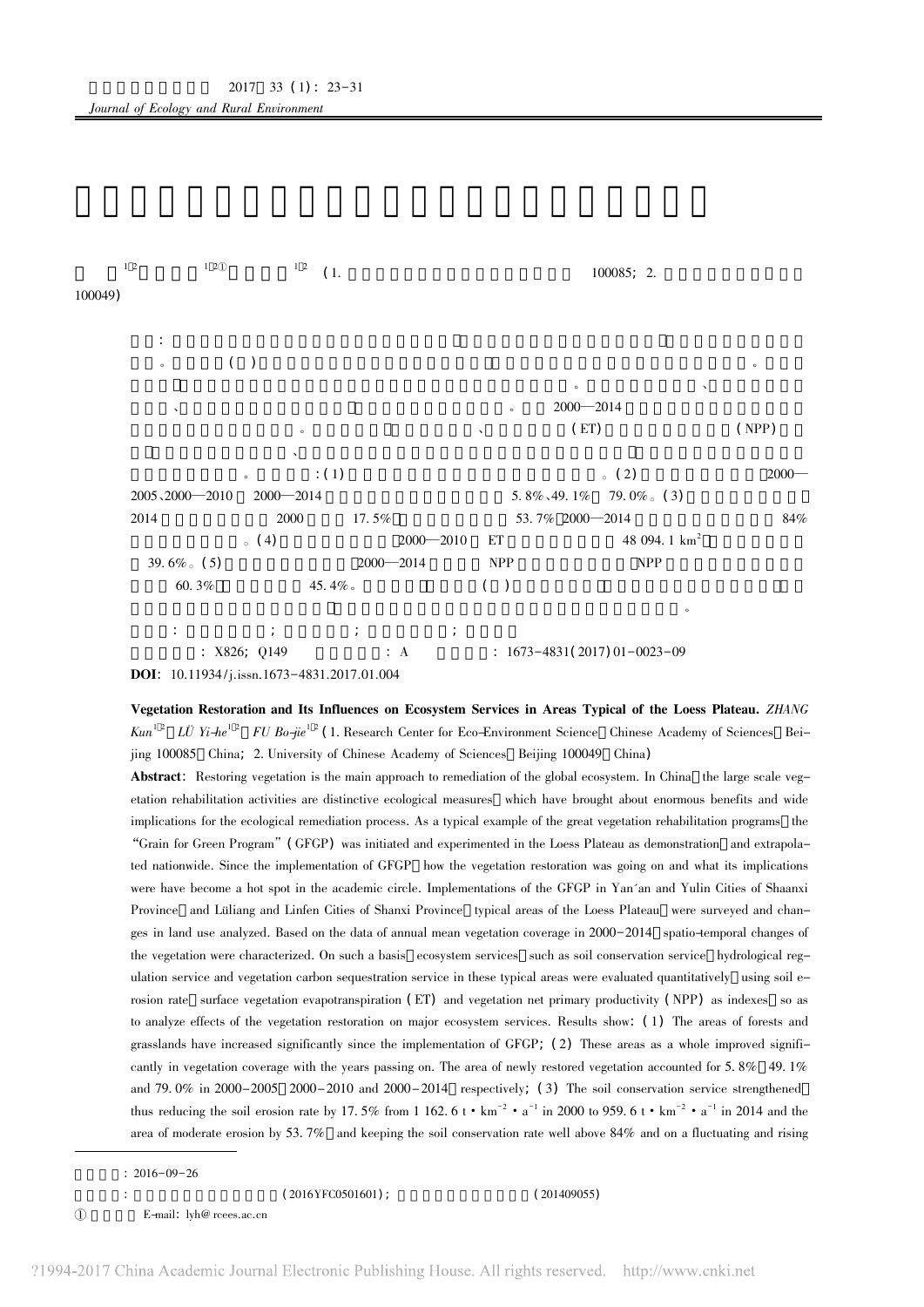trend; (4) The hydrological regulation service improvement. The area with increased ET reached 48 094.1 km<sup>2</sup> or 39.6% of the total land area of the four cities; and (5) The carbon sequestration service heightened with NPP generally on a rising trend. The areas with significantly increased NPP accounted for 60.3% of the total land area of the four cities. Total carbon sequestration increased by 45.4% from 39.2 Tg in 2000 to 57.0 Tg in 2014. This study revealed that the implementation of GFGP has significantly improved the vegetation in the studied areas thus greatly strengthening ecosystem services in the region. Spatio-temporal variation of vegetation restoration and its effects on ecosystem service should draw more attention from both scientists and decision makers.

Key words: ecosystem service; vegetation cover; Grain for Green Program; Loess Plateau

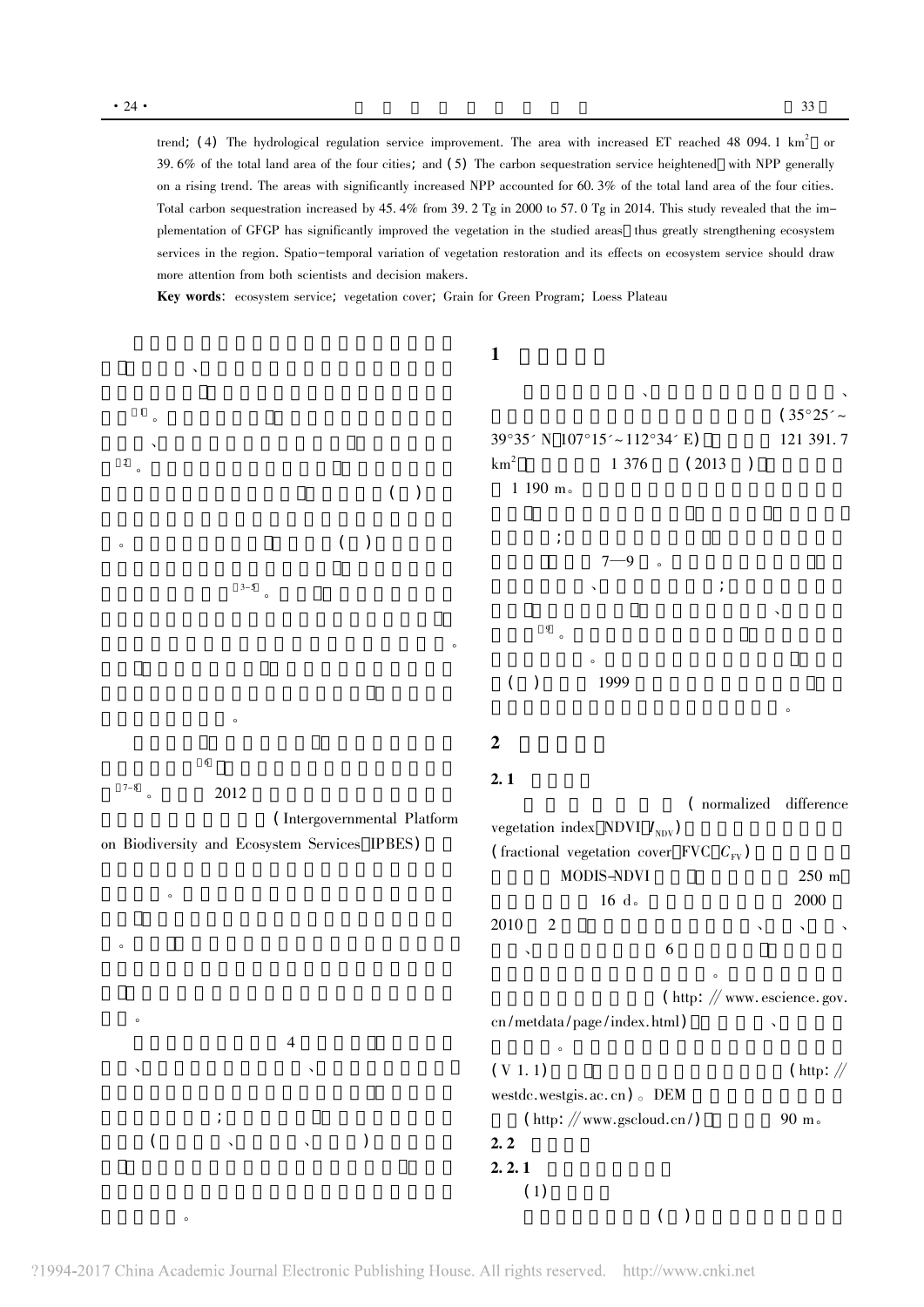$C_{\rm FV}$  $\circ$   $C_{\text{FV}}$ **NDVI**  $10-11$  $16$ -day  $C_{\scriptscriptstyle\rm FV}$  $C_{\text{FV}}$  $C_{\rm FV}$  $C_{\rm FV}$  $2000 - 2014$  $C_{\rm FV}$  $\circ$   $C_{\text{FV}}$  $\sim$  1  $^{\circ}$  $C_{\rm FV} \! = \left(\, I_{\rm NDV} - I_{\rm NDV~soil} \right) \, / \left(\, I_{\rm NDV~veg} - I_{\rm NDV~soil} \right) \, \, _\circ \, \quad \left(\, 1\right)$ Savitzky-MODIS-NDVI  $(1)$   $I_{\text{NDV}}$  $^{12}$  ;  $I_{\rm{NDV}}$   $_{\rm{soil}}$ Golay  $I_{\rm NDV}$  veg  $I_{\rm NDV}$  $13$  $(2)$  $14-15$  $2000 - 2005$ , 2005 2010  $2000 - 2014$  $2000 - 2010$  $C_{\scriptscriptstyle\rm FV}$  $\therefore$  $\circ$  $y = a \times t + b + \varepsilon_{\circ}$  $(2)$  $(2)$   $\gamma$  $C_{\mathrm{FV}}$ ;  $a$  $\therefore t$ 2000 2014 );  $b$  $\overline{(\ }$  $\frac{1}{\ell}$  $a>0$  $\circ$  $\cdot$  $\alpha$  = 0.05. (net primary productivity NPP)  $\circ$  $2.2.2$ 

$$
(1)
$$

 $(u \overline{c}$ niversal soil loss equation USLE)  $SL$  190 $-$ 2007 《  $\rightarrow$  $6\,$  $\bar{\mathbf{v}}$  $\Delta$  $\sim 100$  km s  $^{-1}$  $\bar{\mathcal{N}}$ 

(1)  
\n(2)  
\n(3)  
\n(4)  
\n(5)  
\n(6)  
\n(7)  
\n(8)  
\n(9)  
\n(1) 
$$
A_v = R \times K \times L \times S \times C \times P_o
$$
  
\n(10)  
\n(2)  $A_v A_p A_v$   
\n(3)  
\n(4)  
\n(5)  
\n(6)  
\n(7)  
\n(8)  
\n(9)  
\n(10)  
\n(11)   
\n $hm^{-2} \cdot h^{-1} \cdot a^{-1}$ ; *R*

 $t \cdot h \cdot MJ^{-1} \cdot mm^{-1}$ ; L  $\overline{(\ }$  $\overline{(\ }$  $\cdot$   $\cdot$   $\cdot$  $\left($  $)$ 。  $\therefore$  $12$ 

 $): P$ 

 $17 - 21$ 

$$
R = \sum_{i=1}^{n} 1.735 \times 10^{1.5 \times 1g (P_i^2/P_a) - 0.8188}
$$
(5)  

$$
K = [0.2 + 0.3 \times e^{-0.025 \times S_a \times (1 - S_i/100)}] \times S_i
$$
  

$$
S_i \longrightarrow \frac{0.3}{1.0 - \frac{0.25 \times C}{1.0 - \frac{0.25 \times C}{1.0}} \times
$$

$$
\left[\frac{C_{n} + S_{i}}{1.0 - \frac{0.7 \times (1 - S_{a}/100)}{1 - S_{a}/100 + e^{17.40-S_{a}/100}}}\right] \times (6)
$$

$$
L = \left(\frac{\lambda}{22.13}\right)^m \begin{cases} m = 0.5 & \theta \ge 9 \\ m = 0.4 & 3 \le \theta < 9 \\ m = 0.3 & 1 \le \theta < 3 \\ m = 0.2 & \theta < 1 \end{cases}
$$
 (7)

 $\sim$ 

$$
S = (\sin \theta / 0.089 \, 6)^{-0.6} \tag{8}
$$
\n
$$
f = 0
$$

$$
C = \begin{cases} 0.650 \ 8 - 0.343 \ 6 \times \ln f & 0 < f \le 78.3\% \\ 0 & f > 78.3\% \end{cases}
$$

$$
(9)
$$

$$
(5) \sim (9) \qquad P_{a} \qquad \text{mm}; P_{i} \qquad \text{mm}; P_{i} \qquad \text{mm}; S_{a} \qquad \text{%}; S_{i} \qquad \text{%}; C_{i} \qquad \text{%}; C \qquad \text{%}; C \qquad \text{%}; C \qquad \text{%}; C \qquad \text{%}; C \qquad \text{%}; C \qquad \text{%}; C \qquad \text{%}; C \qquad \text{P} \qquad \text{R}; \qquad \text{R}; \qquad \text{R}; \qquad \text{R}; \qquad \text{R}; \qquad \text{R}; \qquad \text{R}; \qquad \text{R}; \qquad \text{R}; \qquad \text{R}; \qquad \text{R}; \qquad \text{R}; \qquad \text{R}; \qquad \text{R}; \qquad \text{R}; \qquad \text{R}; \qquad \text{R}; \qquad \text{R}; \qquad \text{R}; \qquad \text{R}; \qquad \text{R}; \qquad \text{R}; \qquad \text{R}; \qquad \text{R}; \qquad \text{R}; \qquad \text{R}; \qquad \text{R}; \qquad \text{R}; \qquad \text{R}; \qquad \text{R}; \qquad \text{R}; \qquad \text{R}; \qquad \text{R}; \qquad \text{R}; \qquad \text{R}; \qquad \text{R}; \qquad \text{R}; \qquad \text{R}; \qquad \text{R}; \qquad \text{R}; \qquad \text{R}; \qquad \text{R}; \qquad \text{R}; \qquad \text{R}; \qquad \text{R}; \qquad \text{R}; \qquad \text{R}; \qquad \text{R}; \qquad \text{R}; \qquad \text{R}; \qquad \text{R}; \qquad \text{R}; \qquad \text{R}; \qquad \text{R}; \qquad \text{R}; \qquad \text{R}; \qquad \text{R}; \qquad \text{R}; \qquad \text{R}; \qquad \text{R}; \qquad \text{R}; \qquad \text{R}; \qquad \text{R}; \qquad \text{R}; \qquad \text{R}; \qquad \text{R}; \qquad \text{R}; \qquad \text{R}; \qquad \text{R}; \qquad \text{R}; \qquad \text{R}; \qquad \text{R}; \qquad \text{R}; \qquad \text{R}; \qquad \text{R}; \qquad \text
$$

$$
\text{(evapotranspiration ET)} \quad \text{ }^{25-26} \quad \text{ }^{25-26}
$$

$$
T_{\rm E} = \frac{Q \times \left(1 + \omega \times \frac{T_{\rm PE}}{Q}\right)}{1 + \omega \times \frac{T_{\rm PE}}{Q} + \left(\frac{T_{\rm PE}}{Q}\right)^{-1}}.
$$
\n(11)  $T_{\rm E}$  mm; Q

$$
\frac{1}{2}\omega
$$

 $\rm mm$ 

 $2.0$ 

 $\overline{(\ }$ 

 $); S$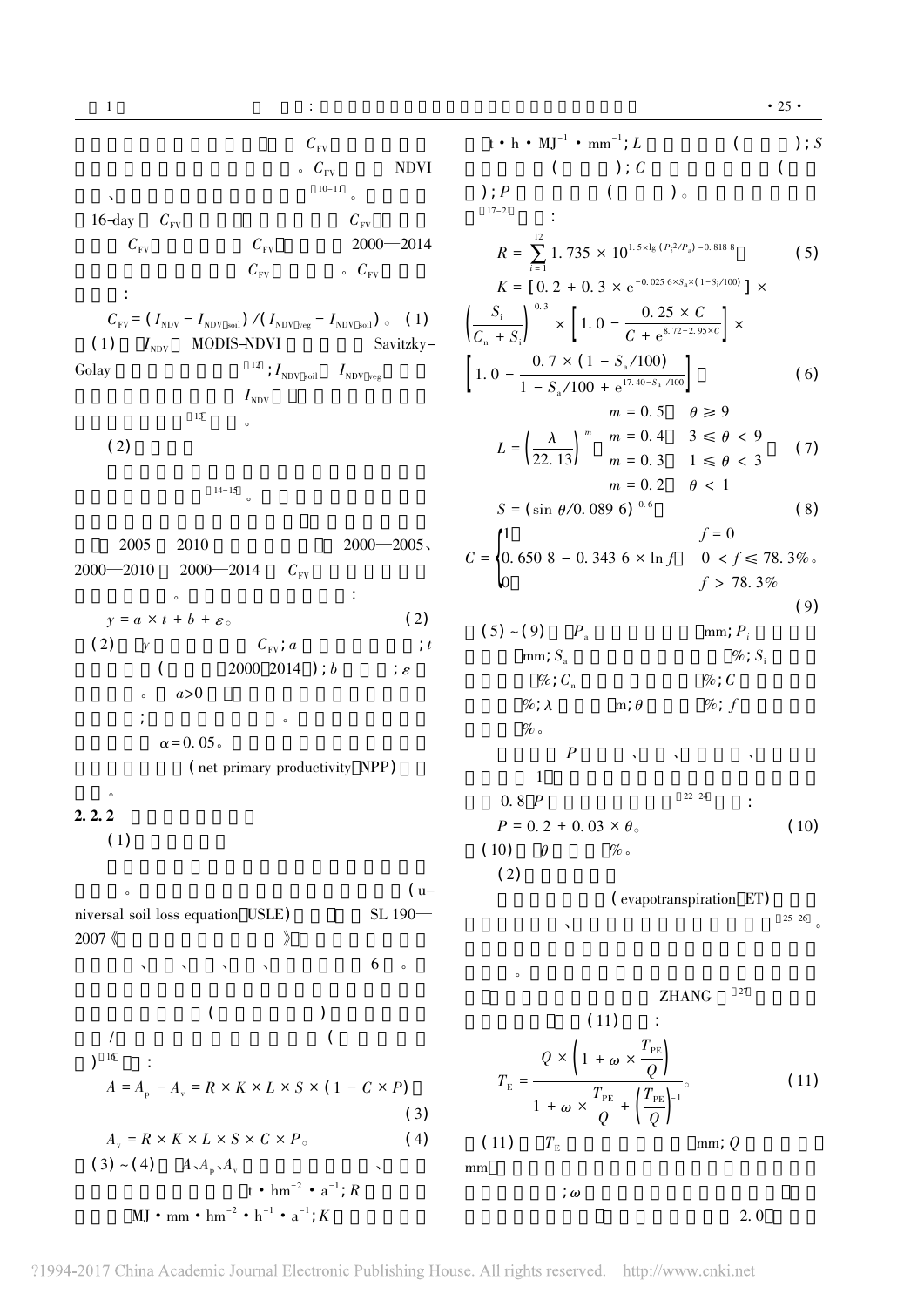$( )$  $1.0$  $0.5$ 0. 1  $27-28$ ;  $T_{PE}$  $mm<sub>o</sub>$ HAMON $^{29}$  $.2000 - 2010$  $T_{\scriptscriptstyle{\mathrm{PE}}}$  $\ddot{\cdot}$  $1.2\%$  $9.8\%$  $T_{\text{PE}}$  = 0. 165 1 ×  $d_{\text{L}}$  ×  $T_{\text{RHOSA}}$  $(12)$ 16.3%.  $T_{\text{RHOSA}} = 216.7 \times T_{\text{ESA}} / (T + 273.3)$  $(13)$  $T_{\text{FSA}}$  = 6.108 × exp 17.269 39 × 94.2%  $($ )  $T/(T + 237.3)$  $(14)$  $(12)$  ~  $(14)$  $12 h:$  $d_{\scriptscriptstyle\rm L}$  $(t^{\circ}C)$  $T_{\rm RHOSA}$  $g \cdot m^{-3}$ ;  $T_{\text{FSA}}$  $1)$ 2010  $\left($ mb  $30-31$  .  $24.2\%$  $(3)$ 44.0% 23.8% NPP  $32$  $3.2$  $\sqrt{N}$ ArcGIS 10.0 CASA (Carnegie-Ames-Stanford approach) **FVC**  $2000 2005, 2000 - 2010$  $2000 - 2014$ **NPP CASA**  $\ddot{\cdot}$  $\left($  $2)$  $P_{NP}(x t) = R_{APA}(x t) \times \varepsilon(x t) = L_{SO}(x t) \times$  $2000 - 2005$  $0.5 \times R_{\text{FPA}}(x \ t) \times T_{\epsilon}(x \ t) \times W_{\epsilon}(x \ t) \times \varepsilon_{\text{max}}$ 93.6%  $(15)$  $(15)$  $P_{NP}$  $\boldsymbol{\mathcal{X}}$  $(a<0 \; P<0.05)$  $0.5%$ ( C )  $g \cdot m^{-2} \cdot a^{-1}$ ;  $R_{APA}$  $(a>0 \ P<0.05)$ 5.8%  $MJ \cdot m^{-2}$  $(L_{\rm so})$ , 1 070. 1  $km^2$  •  $a^{-1}$ .  $\vdots$  $(R_{\text{FPA}})$  $7079.9 \text{ km}^2$  $C$  )  $g \cdot MJ^{-2}$  $\left($ 0.389 g  $\cdot$  MJ<sup>-1</sup>). ( $\varepsilon_{\text{\tiny{max}}}$  $(T_{\epsilon})$  $(W_{\varepsilon})$ **NPP NPP**  $\sim$  $(4)$ 71 834.5 km<sup>2</sup> Welch  $t$ 59.2%. Welch  $t$  $33 - 34$  $2000 - 2010$ 200 50.0%  $2.2.1$  $(0.9\%)$ 49.1% 5 317  $km^2$   $\cdot$   $a^{-1}$ .  $34$  $2000 - 2005$  $\mathbf{3}$  $3.1$  $\overline{2}$ 2000 2010  $\sqrt{2}$  $2000 - 2005$  $\overline{4}$ 47 971.4  $\text{km}^2$  $2000 - 2010$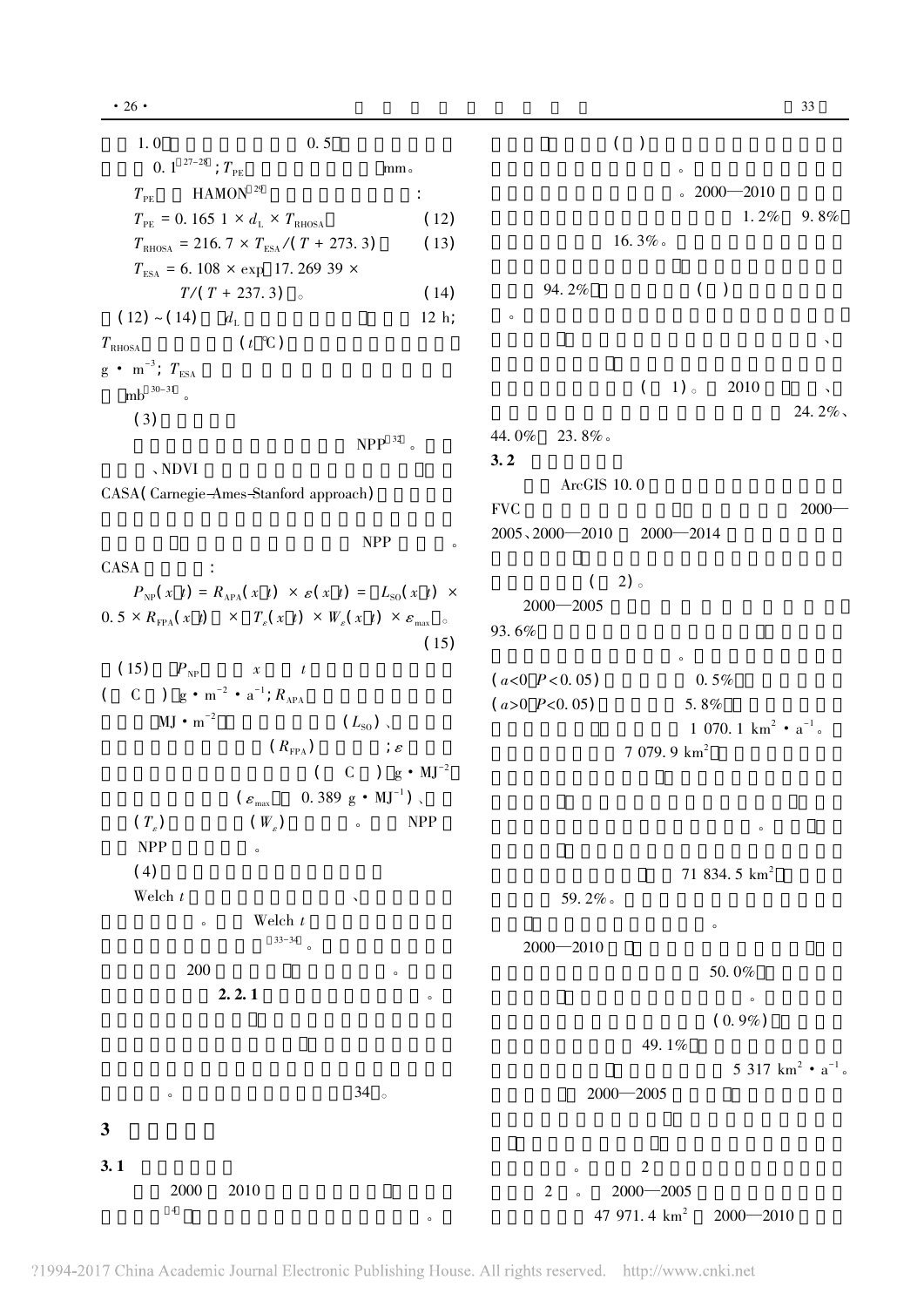$\mathbf{1}$ 



 $2\quad 2000 - 2005\,000 - 2010$  $2000 - 2014$ 



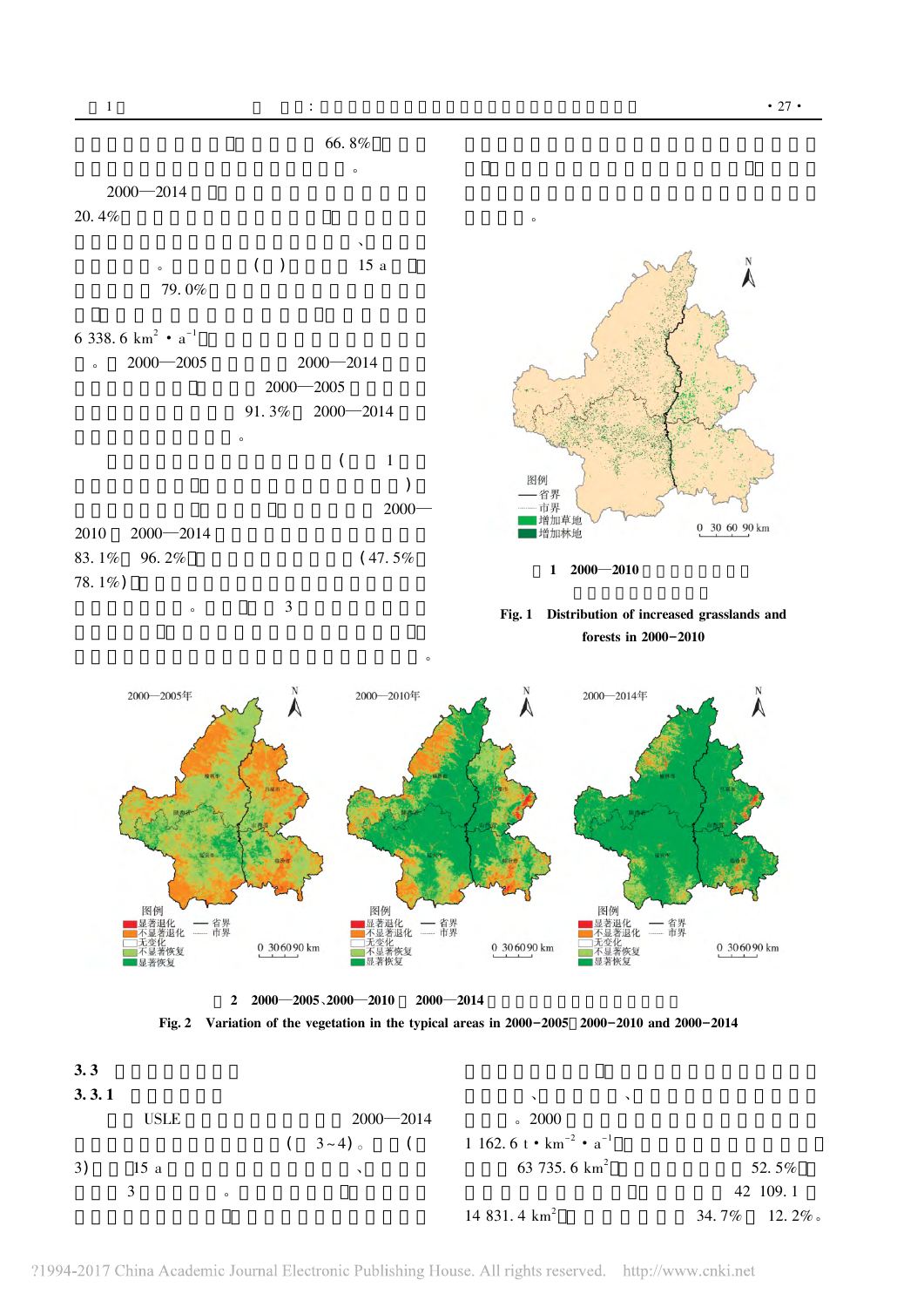

3 2000 2014







Fig. 4 Annual soil conservation rate in the typical areas in 2000-2014



 $\circ$ 

?1994-2017 China Academic Journal Electronic Publishing House. All rights reserved. http://www.cnki.net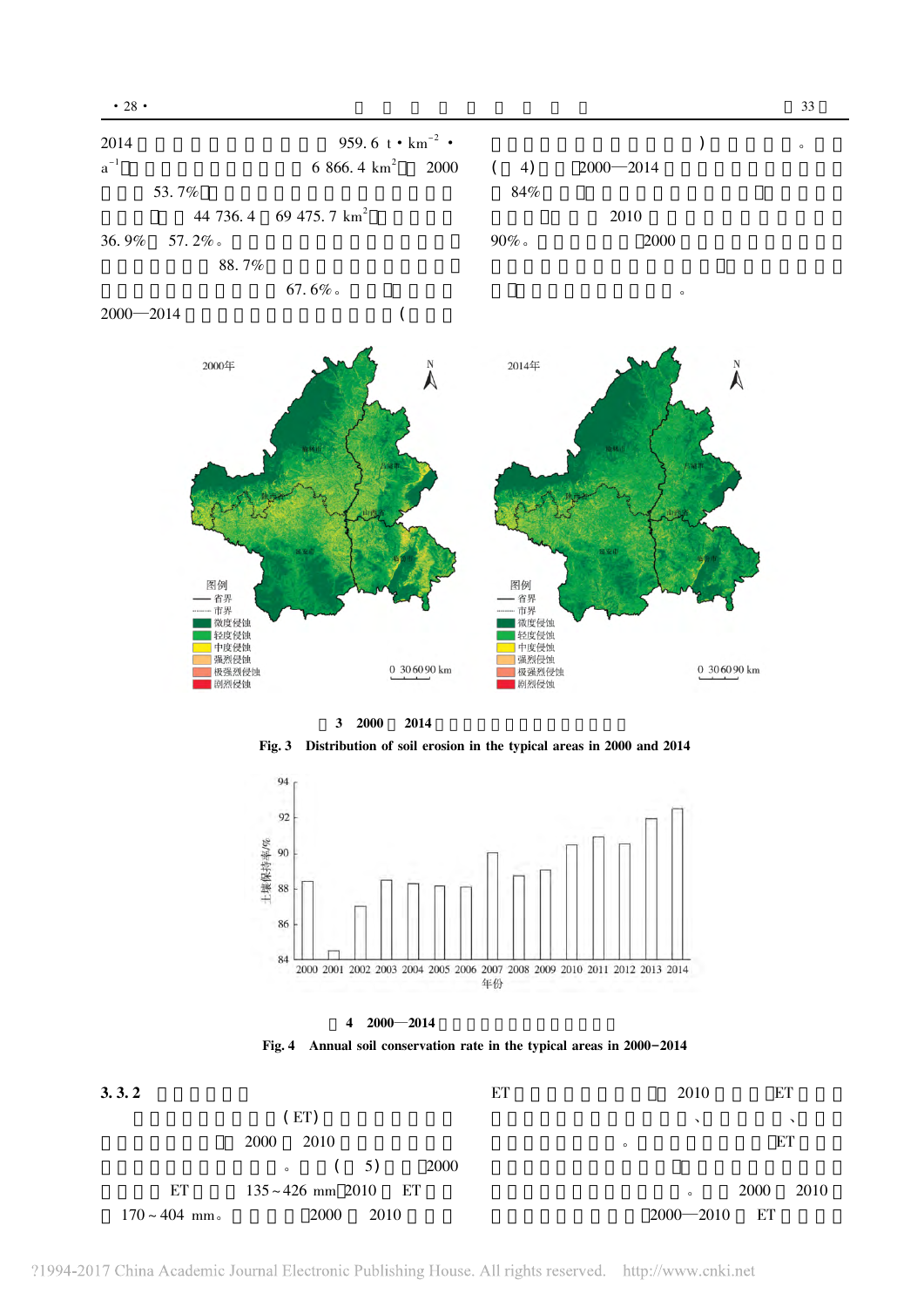







2000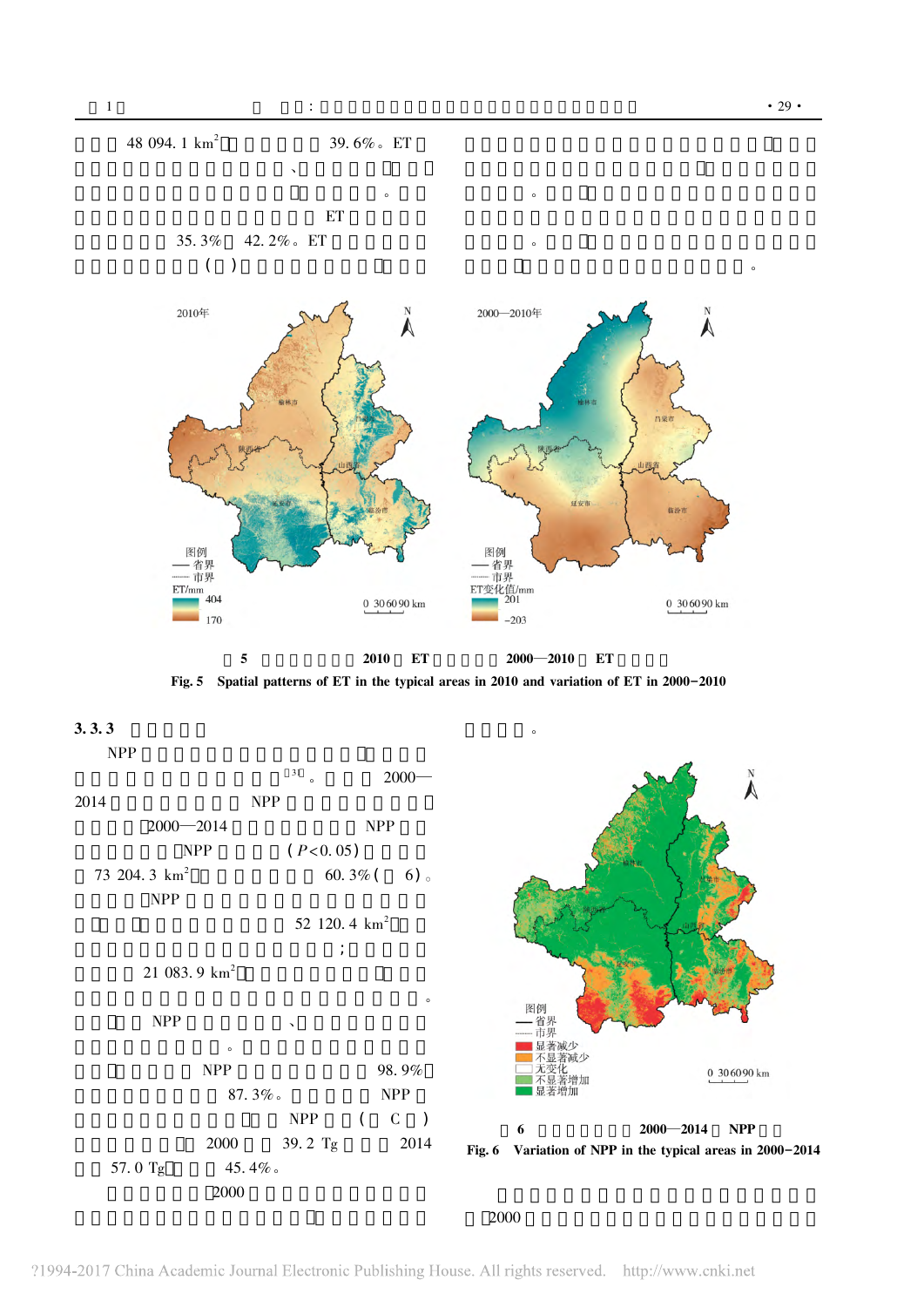$(\mu_{\lambda})$ 

 $(\mu_{\rm B})$  o

 $H_0$ 

 $\overline{(\ }$  $\rightarrow$ 

 $\overline{\mathbf{4}}$ 

 $\cdot$ 

 $\overline{1}$ 

 $\overline{c}$ 

 $J$ .

 $\mathbf{I}$ .

Service of Ecosystems Change in the Loess Plateau of China J.

and Rural Environment 2015  $31(1)$ : 1-6. JIANG W G YUAN L H WANG W J et al. Spatio-Temporal A- $\overline{3}$ Welch  $t$ nalysis of Vegetation Variation in the Yellow River Basin J .Ecological Indicators 2015 51:117-126. LÜ Y H FU B J FENG X M et al. A Policy-Driven Large Scale  $\overline{4}$ Ecological Restoration: Quantifying Ecosystem Services Changes in  $H_0: \mu_A = \mu_B: H_1: \mu_A > \mu_B \alpha = 0.05$ . the Loess Plateau of China J .Plos One 2012  $7(2)$ : e31782. XIN Z B RAN L S LU X X. Soil Erosion Control and Sediment  $\leq$ Load Reduction in the Loess Plateau: Policy Perspectives J . In-4.66, 12.54 2.98  $\boldsymbol{t}$ ternational Journal of Water Resources Development 2012 28  $(1.99, 1.98)$  $1.97)$  $(2): 325 - 341.$ DAILY G.Nature's Services.Societal Dependence On Natural Eco-6 systems M . Washington DC USA: Island Press 1997: 3-6. SHACKELFORD N HOBBS R J BURGAR J M et al. Primed for  $\overline{7}$ Change: Developing Ecological Restoration for the 21st Century J .Restoration Ecology 2013 21(3): 297-304.  $\mathbf{\hat{z}}$  $J$ . 2009 24(6):  $571 - 576$ . FU Bo-jie ZHOU Guo-yi BAI Yong-fei et al. The Main Terrestrial Ecosystem Services and Ecological Security in China J . Advances in Earth Science 2009 24(6):  $571-576$ .  $\overline{Q}$ **GIS** 35 2013 11(1): 25-31. WANG Fei GAO Jian-en SHAO Hui et al.Response of Ecosystem Service Values to Land Use Change Based on GIS and Ecological Compensation in Loess Plateau J. Science of Soil and Water Conservation 2013 11(1): 25-31. 10 IVITS E CHERLET M SOMMER S et al. Addressing the Complexity in Non-Linear Evolution of Vegetation Phenological Change  $\overline{(\ }$  $\lambda$ With Time-Series of Remote Sensing Images J . Ecological Indicators 2013 26:49-60. 11 IMUKOVA K INGWERSEN J STRECK T.Determining the Spatial and Temporal Dynamics of the Green Vegetation Fraction of Croplands Using High-Resolution Rapideye Satellite Images J . Agri-3 cultural and Forest Meteorology 2015 206: 113-123. 3  $12$  $.2001 - 2010$ ET 2012  $67(9)$ : 1255 - 1268. MU  $\mathbf{I}$ . Shao-jie LI Jian-long CHEN Yi-zhao et al. Spatial Differences of Variations of Vegetation Coverage in Inner Mongolia During 2001-2010 J .Acta Geographica Sinica 2012 67(9): 1255-1268. 13 LÜ Y H ZHANG L W FENG X M et al. Recent Ecological Transitions in China: Greening Browning and Influential Factors J. Scientific Reports 2015 5:8732. 14 DENG S F YANG T B ZENG B et al. Vegetation Cover Variation in the Qilian Mountains and Its Response to Climate Change in 2013 24(5): 1237-1243. LÜ Yi-he  $J$ .  $2000 - 2011$  J Journal of Mountain Science 2013 10 (6): ZHANG Li-wei WANG Jiang-lei. Assessment of Ecosystem and Its  $1050 - 1062.$ Services Conservation: Indicators and Methods I. Chinese Journal 15 ZHANG Y L GAO J B LIU L S et al. NDVI-Based Vegetation of Applied Ecology 2013 24(5): 1237-1243. Changes and Their Responses to Climate Change From 1982 to 2011: A Case Study in the Koshi River Basin in the Middle Hima- $\ddot{\cdot}$ 2015 31 (1) :  $1 - 6$ . GAO Ji-xi layas J .Global and Planetary Change 2013 108: 139-148. YANG Zhao-ping. Restoration of Ecological Functions: Goal and O-16 FU B J LIU Y LÜ Y H et al. Assessing the Soil Erosion Control

rientation of Ecological Restoration in China J .Journal of Ecology